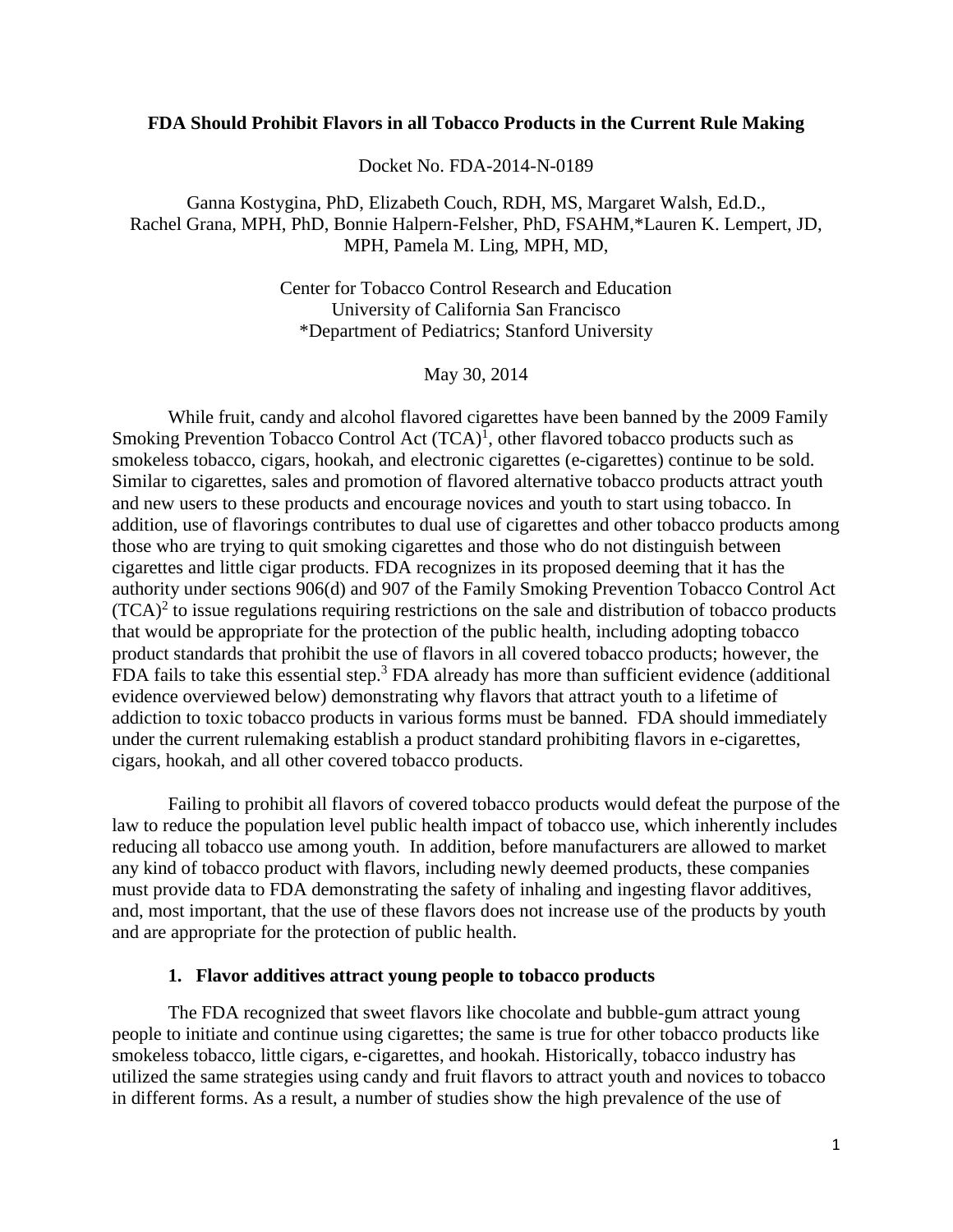flavored products, including little cigars and cigarillos, hookah, and smokeless tobacco, among youth and young adults. FDA acknowledges that although many of these flavored products are especially attractive and marketed to youth $4,5,6$ , the prohibition against characterizing flavors established in the TCA applies to cigarettes only.<sup>7</sup>

Use of flavored *cigar and cigarillo* products is on the rise. Data from the 2009-2010 National Adult Tobacco Survey (NATS) suggest that flavored cigar products are more popular among young adults than among older ones. Use of flavored cigars is highest among such groups of cigar smokers as young adults aged 18-24 (57.1 percent), those with incomes below \$20,000 (51.7 percent), those with a GED (65.3 percent), those in the LGBT community (67 percent), and women  $(60.8 \text{ percent})$ .<sup>8</sup> Except for women, all of these groups also have higher overall cigar smoking rates, suggesting that flavored cigars are driving cigar use among these groups.<sup>9</sup> According to the national 2011 Youth Risk Behavior Survey (YRBS), 13.1 percent of all high school students and 17.8 percent of high school boys currently smoke cigars.<sup>10</sup> Every day, about 3,050 adolescents under 18 try cigar smoking for the first time – compared to the 3,650 adolescents who try cigarettes.<sup>11</sup>According to the 2009-2010 NATS 15.9 percent of young adults aged 18-24 smoked cigars in the past month.<sup>12</sup>

As the FDA report notes, manufactured cigars (i.e., most types of small cigars and cigarillos) are most commonly used by teens due to their ease of purchase, low cost, sweetened flavors, and pleasant aromas.<sup>13</sup>More recent surveys have confirmed the popularity of small cigars and cigarillos is due at least in part to the availability of a wide variety of flavors.<sup>14,15,16,17</sup>

Evidence cited in the 2012 Surgeon General report titled *"Preventing Tobacco Use among Youth and Young Adults"* shows that the use of alternative tobacco products that are available in numerous flavors such as, cigars and smokeless tobacco has increased among Black female and White male high school students.<sup>18</sup>It was also reported that with the exception of 'Black and Mild,' the top cigars preferred by adolescents and young adults alike include candy and fruit flavorings such as peach, grape, apple, and chocolate (see Figure 1 for examples of cigarillo flavors).

Internal tobacco industry research also demonstrates that the tobacco companies know that sweeter flavors in little cigars increase appeal to starters and mask harsh taste of tobacco. RJ Reynolds' marketing research conducted in 1972 found, for instance, that describing Winchester Little Cigars as having a mint "frosty-new taste" would intrigue younger respondents who responded that this appeal would lead them to try the product.<sup>19</sup> RJ Reynolds expected the Winchester Little Cigar, which resembled regular cigarette in appearance, to appeal to young smokers.<sup>20</sup> In 1970, Philip Morris considered producing cherry and menthol flavored 100mm slim little cigars that produced a mild smoke flavor.<sup>21</sup> An internal PM memo from Frank Resnik, Director of Research Center Operations to Stephen Fountaine, Director of Marketing Research, contained the following recommendations for the product:

The taste to the smoker would be very mild compared to other cigars because of the air dilution and because of the masking effect of the Cherry and Menthol flavors (masking the heavy cigar taste). $^{22}$ 

In 1975 United States Smokeless Tobacco Company President Louis Bantle discussed with the President of House of Windsor (USST Subsidiary), Walter Allen, the possibility of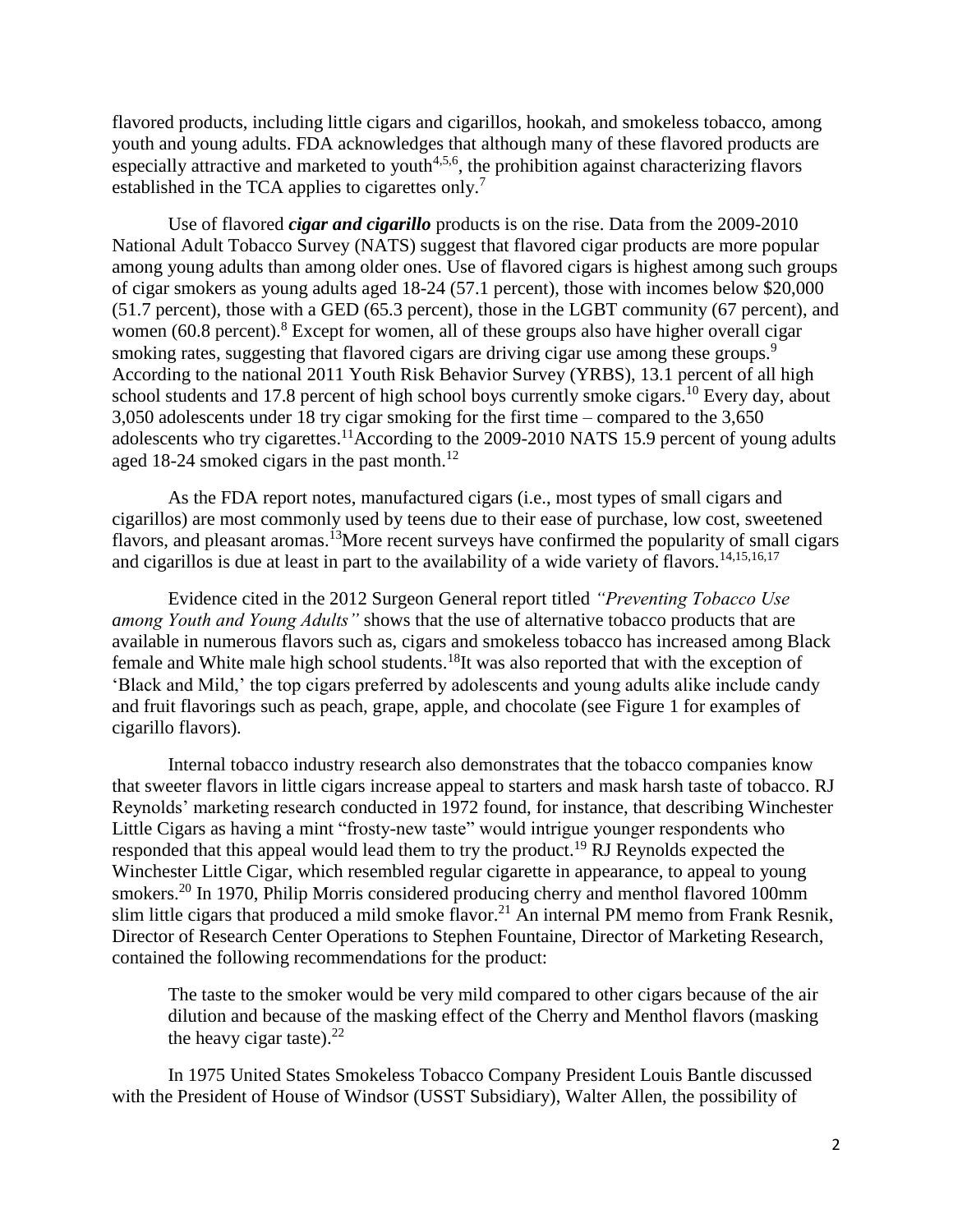having House of Windsor develop a new cigar product "designed to invade the youth, pipe and cigarette smokers markets" with 100% Borkum Riff (Bourbon) tobacco filler and sweetened wrapper.<sup>23</sup> The cigar was to be "panatela-shaped," i.e., smaller and slimmer than regular shaped cigars.

With the abundance of flavored products on the market, *smokeless tobacco* has increasing appeal among youth (Figure 2). A decline in smokeless tobacco use between the mid-1990s and early 2000s due to tightening regulations on marketing and the Master Settlement Agreement (MSA) has been followed by an increase in smokeless tobacco use among adolescents.<sup>24</sup> From 2004 to 2007, the rates of ST use initiation increased significantly for males 12 to 25 years of age.<sup>25</sup> Sales of flavored moist snuff products increased 72.1% between 2005 and 2011 and contributed to approximately 60% of the growth in the moist snuff category overall.<sup>26</sup> For the same time period, 73% of portion pouch moist snuff and 65.8% of long cut moist snuff varieties were flavored. According to Nielsen Research Company, the most popular flavor is wintergreen (two-thirds of all flavored snuff sold between 2005 and 2011), followed by spearmint/mint, fruit flavors (e.g., apple, berry, peach) and other characterizing flavors (e.g., vanilla, cinnamon). Sales of fruit flavored products across the same 7 years were largely attributed to Skoal, which accounted for 86.4% of all fruit flavored products sold.<sup>27</sup> Currently, Skoal, which is the smokeless tobacco brand most used by youth according to the National Survey on Drug Use and Health (NSDUH), offers at least 10 varieties of flavoring.<sup>28,29</sup> Flavored products tend to contain lower levels of free nicotine and  $pH^{30,31}$ , features which are characteristic of initiation products.

Previously secret tobacco industry documents show that tobacco companies know that flavored smokeless products have been associated with young and inexperienced tobacco use. Internal studies confirmed that candy-like sweeter milder flavors (i.e., "candy dips") increases appeal to starters by evoking a perception of mildness and masking the strong tobacco taste.<sup>32</sup> Thus, according to a 1972 United States Tobacco Company marketing document detailing the "Lotus project", the company was working on developing a flavored smokeless product that would make it easier for a new user aged 15 to 35 to use tobacco in the mouth.<sup>33</sup> In terms of nicotine level and taste, the product was to have "a flavored taste like mint, cherry or rum, not too strong to give harshness but strong enough to cover any salty bitterness or any unpleasantness for a new user in having tobacco in the mouth.<sup>334</sup>A focus group study on consumer perceptions of smokeless tobacco conducted by Brown & Williamson in 1985 showed that flavored smokeless tobacco products were perceived to be for starters or kids:

Using flavored brands or 'candy dips' was likened to sucking on a candy or a Lifesaver by experienced users; and was considered to be characteristic of beginners; such "candy" flavors were "okay for little kids" but inappropriate for those who wanted a "full, strong taste" of tobacco. $35$ 

The evidence found in tobacco industry documents complements findings in recent scientific studies. According to a study by Oliver et al.,<sup>36</sup> mint flavoring may play a particularly important role in initiation of smokeless use and subsequent dependence. In their study, a majority of subjects' first and current choice of product was flavored, specifically mint or wintergreen. According to analyses conducted by Chen, Isabelle, Pickworth and Pankow,<sup>37</sup> smokeless tobacco products are utilizing mint and wintergreen at levels that are highly elevated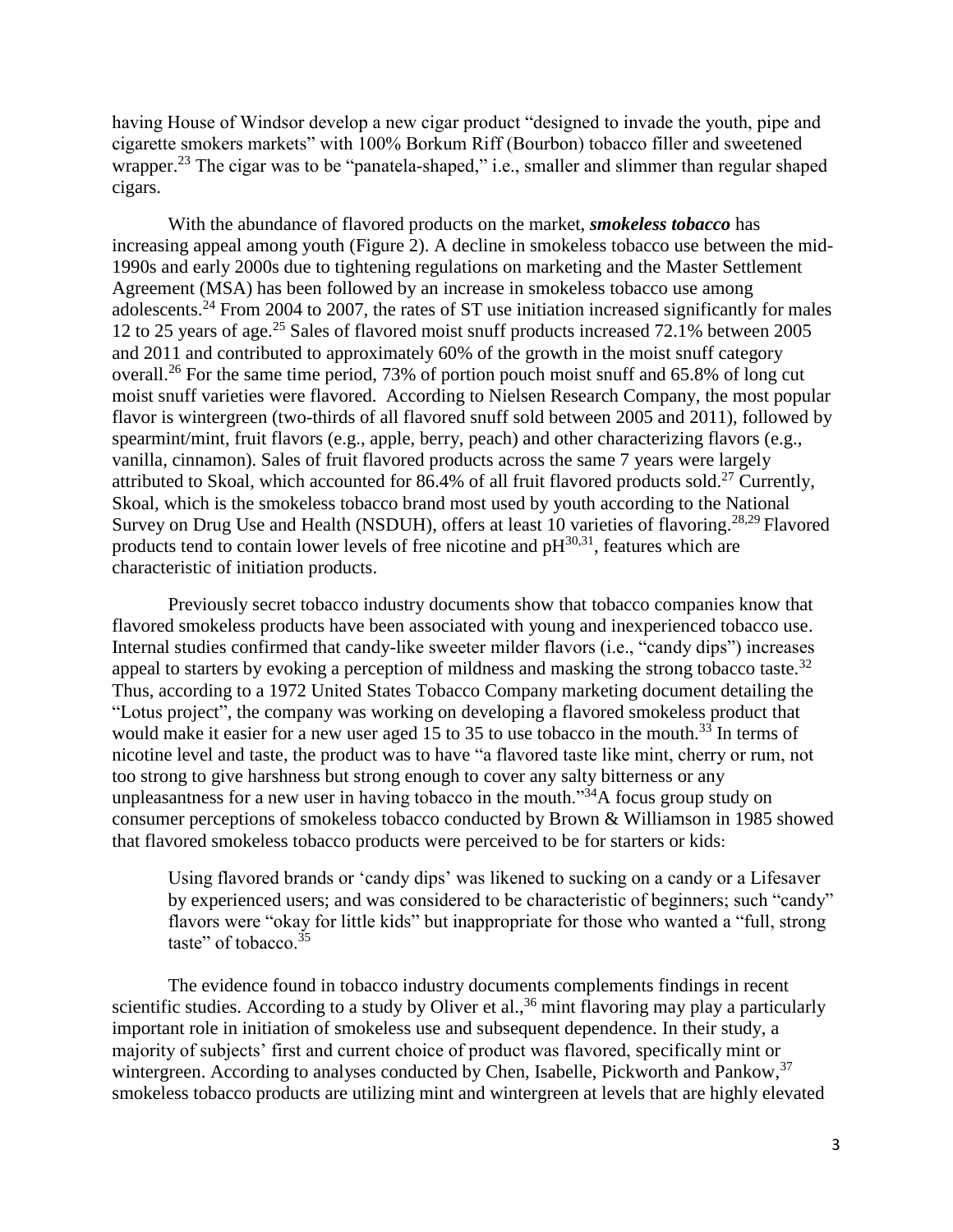compared with those found in candy and gum. They found that the average level of mint in the top five smokeless tobacco products was 50% higher than that of the top five brands of candy and levels of wintergreen additive were eight times higher.<sup>38</sup>

FDA is aware that some *electronic cigarettes* are being marketed with flavors that may be attractive to youth (Figure 3). E-cigarettes are available in numerous flavors including candy flavors, fruit flavors, soda flavors, for example, vanilla, chocolate, peach schnapps, bubblegum, and cola.<sup>39,40</sup> The preference for sugar is strongest among youth and young adults and declines with age,<sup>41,42</sup> therefore sweet flavors like white grape and mint mocha attract young consumers to initiate and maintain tobacco use. FDA cites that according to the 2011 and 2012 National Youth Tobacco Survey (NYTS) given to middle and high school students, e-cigarette use more than doubled.43,44Following the release of a 2013 report by CDC noting the increased prevalence of e-cigarette use in middle school and high school students, students have been quoted in newspaper articles noting that classmates use e-cigarettes and that they prefer flavors like gummy bears "because it tastes really good."<sup>45</sup> Furthermore, a focus group study by Choi et al. conducted with young adults (18-26 years old) on new tobacco products (electronic cigarettes, snus, dissolvable tobacco products) found that participants generally reported positive perceptions of the new products, particularly because they came in flavors.<sup>46</sup>

A 2014 report titled Vaporized: E-Cigarettes, Advertising, and Youth by Legacy,<sup>47</sup> assessed the recent rise in e-cigarette use among teens and young adults and reported that 14% of 13-17 year olds and 39% of 18-21 year olds had ever used e-cigarettes. Teens (aged 12-17) who had ever or currently smoked reported higher rates of e-cigarette use. Rates of e-cigarette use were also higher among young adults who were past or current smokers. This evidence shows a trend toward dual use of both cigarettes and e-cigarettes and could pose a major risk to public health, therefore in the deeming rule the FDA should not only establish a product standard, but also prohibit flavors of all covered products.

As cited by FDA, *hookah* or waterpipe use appears to be increasing among youth in the United States as well.<sup>48,49,50</sup> Hookah users smoke specially made tobacco that comes in a variety of flavors, such as apple, mint, cherry, and candy flavors.<sup>51</sup> Studies have demonstrated the presence of high levels of tobacco related carcinogens such as certain polycyclic aromatic hydrocarbons (PAHs) and tobacco-specific nitrosamines (TSNAs) in hookah users, which increase cancer risk in users.<sup>52</sup>

Marketing of fruit, candy, andalcohol flavors in cigarette products was banned as part of the TCA, prohibiting tobacco manufacturers from targeting youth. Candy, fruit, alcohol, and spice flavors have been found to mask the harshness of tobacco taste in cigarette products, making these cigarettes easier to use and increasing their appeal among youth.<sup>53,54</sup>,55 Research on previously secret tobacco industry documents also confirmed that tobacco manufacturers used flavors in cigarette products to attract new users.<sup>56</sup>

The flavors (e.g., cherry, peach, grape, citrus, mint) that are marketed by tobacco companies to promote the above discussed products are attractive to youth. Similar strategies were used by tobacco companies to attract youth and novices by using flavors to mask the harshness of tobacco in cigarettes, cigars, smokeless tobacco. These flavors, in combination with colorful and stylish packaging that are associated with the flavors, mask the harsh and toxic properties of tobacco. Recent studies on nutrition confirm that children and adolescents prefer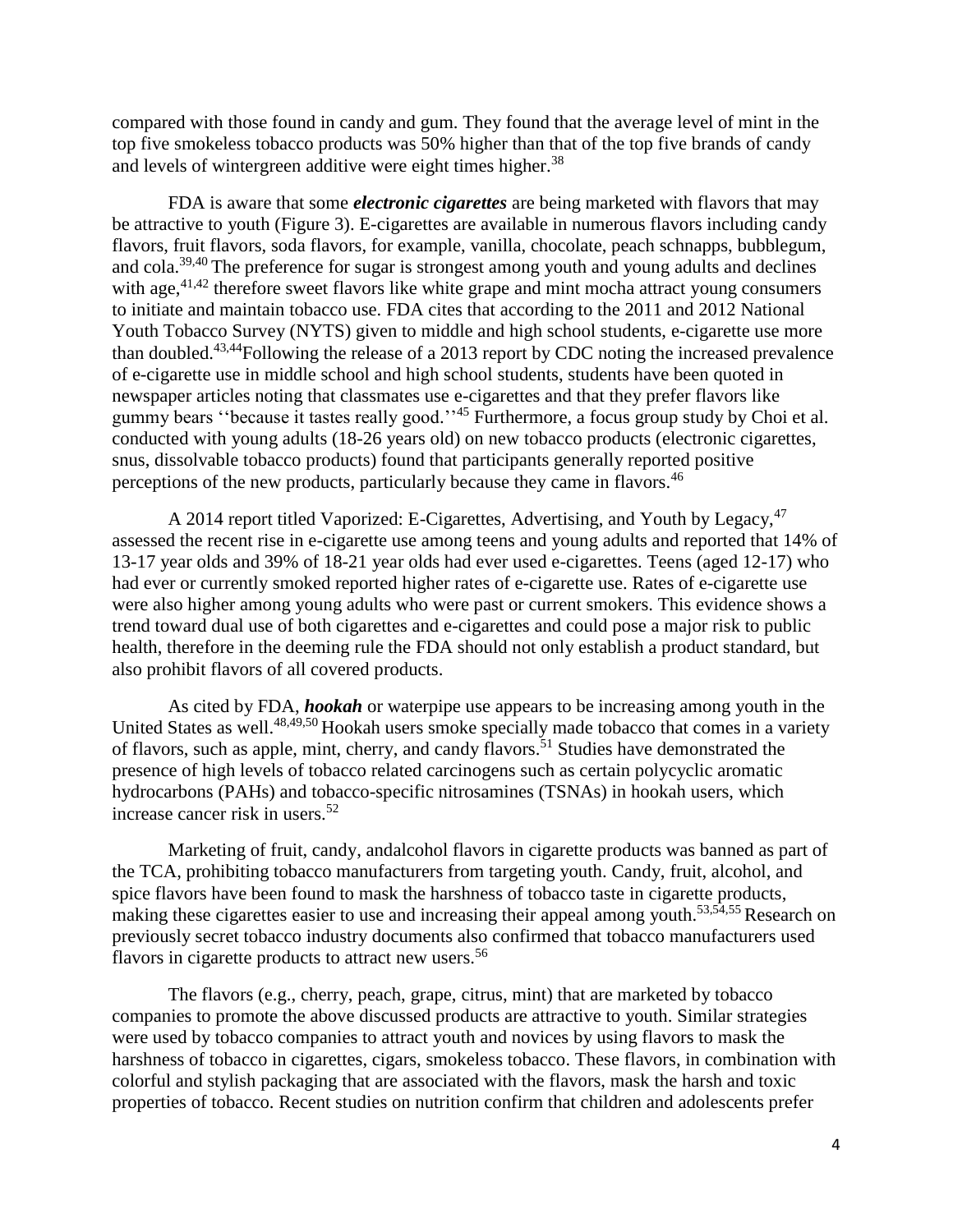products that are sweeter and have more intense flavor than those preferred by adults<sup>57,58</sup> In addition, flavor is a major factor in promoting products for the youth market. In a study on emotional and rational product appeals in televised food advertisements for children, it was found that more than one-third of all the commercials appearing during children's programming on U.S. broadcast networks used a fruit flavor appeal or fruit association; many of the products used the term "super-charged" or a similar adjective to describe the powerful taste or other characteristics of the product to appeal to children.<sup>59</sup>

# **2. Flavored product use influences long-term patterns of tobacco use**

The effects of flavoring on long-term patterns of use of various tobacco products have also been documented. FDA cites research showing that flavored product use may influence long-term patterns of tobacco use as young adulthood is a critical age when lifelong patterns of tobacco use are often established. 60,61

Use of flavored products contributes to dual use of cigarettes and other tobacco products among those who are trying to quit smoking and those who do not differentiate among cigarettes and cigar products. Thus, in 2000, Lorillard conducted a Consumer Needs Assessment Study, which included qualitative interviews with cigarette smokers (specifically, the study was conducted by Roper Starch Worldwide for Lorillard).<sup>6263</sup> The study showed that flavored little cigars were particularly popular among younger women and users who were trying to quit cigarette smoking; as well as the fact that users inhaled cigar smoke. For instance, according to one interviewee:

"A. Cigars are booming. You don't even know how many women are smoking cigars. It's insane.

Q. Oh, really? They're going for the flavored cigars?

A. Flavored cigars, yeah. I just got both my sisters hooked, which is terrible. They won't quit smoking cigarettes, but they're hooked on cigars. They like the vanillas and the cherries. They're smoking the filtered ones."… "My sisters both started smoking them because the[y] quit smoking cigarettes"... "My goofy sisters are inhaling cigars.. They probably think they are less addicted. They probably think it's a temporary thing.."<sup>64</sup>

Another interviewee was not able to differentiate between little cigars and cigarettes and called little cigars "little flavor-tip cigarettes." When probed by the interviewer why the user preferred flavored product to unflavored one, he responded that the flavor "would soothe [his] throat when it does kind of scratch".<sup>65</sup>

Evidence also shows that tobacco manufacturers have used menthol and cherry flavored smokeless products as part of a "graduation strategy" with low free nicotine content to encourage new users to start with particular products and progress to others with higher levels of free nicotine.<sup>66</sup>Oliver and colleagues,  $\frac{67}{7}$  combined the data from 5 treatment or product switching studies to examine the choice of brand flavor in the course of smokeless tobacco use and found that treatment seeking smokeless tobacco users began by using mint flavored products and switched from unflavored products to flavored products and were current users of mint flavored products. This study concluded that mint products play a role in the initiation and maintenance of smokeless tobacco use.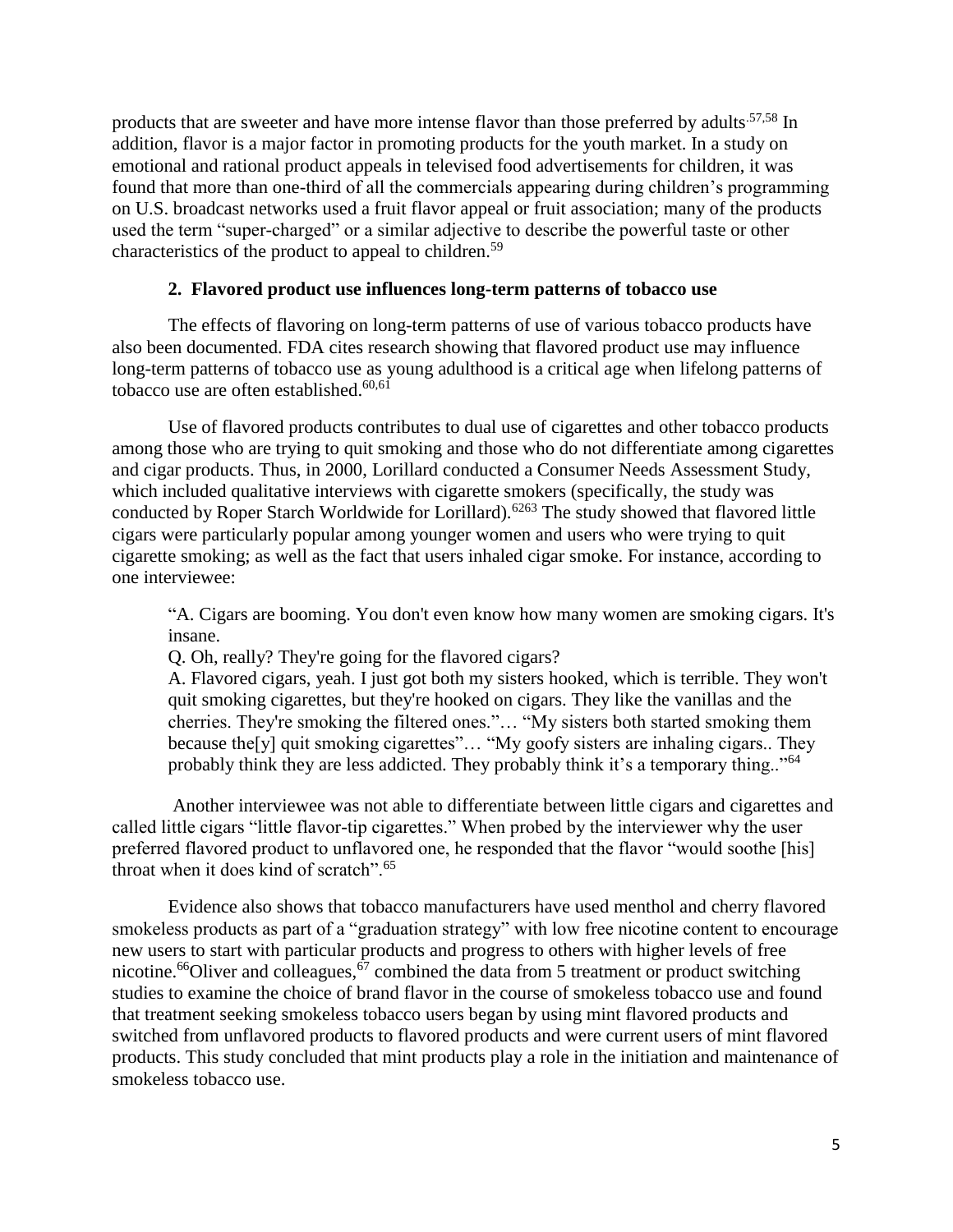Findings from a longitudinal school based survey of middle school and high school students conducted by Nonnemaker et al. reported that initiating smoking with menthol cigarettes was associated with progression to established smoking and higher levels of nicotine dependence.<sup>68</sup> It was concluded that young people in the US who start smoking menthol cigarettes are at a greater risk of progression to regular smoking and nicotine dependence than are young people who start smoking non-menthol cigarettes.

# **3. FDA should immediately in this rulemaking establish a product standard prohibiting flavors in e-cigarettes, cigars, hookah, and all other covered tobacco products**

According to the Proposed Rule,<sup>69</sup> The prohibition against characterizing flavors established in the Tobacco Control Act applies to cigarettes only. Consequently, when this regulation is finalized and other tobacco products are deemed subject to FDA's tobacco product authority, the statutory prohibition against characterizing flavors will not apply automatically to those products (p.23147)." The FDA states that they may establish a product standard prohibiting flavors in those products only after the rule has been established and requests information and data that would support establishing such a standard (p. 23147).

The FDA's decision to not take the necessary steps to adopt tobacco product standards prohibiting the use of flavoring of all covered products under the current rulemaking, as well as other products currently regulated by the FDA, such as smokeless tobacco, is inconsistent with the FDA's own summary of the scientific evidence on flavored tobacco and its relationship with initiation and maintenance of tobacco use among youth and young adults. Within the deeming rule, the FDA cites scientific evidence that the high prevalence of use of flavored tobacco products among youth and young adults, and that flavored product use may influence long term patterns of use (p. 23146-23147), and notes that according to the 2011 and 2012 NYTS given to middle and high school students, e-cigarette use has more than doubled (p. 23152).

FDA has the authority under sections 906(d) and 907 of the Family Smoking Prevention Tobacco Control Act<sup>70</sup>to issue regulations requiring restrictions on the sale and distribution of tobacco products that would be appropriate for the protection of the public health, including adopting tobacco product stands that prohibit the use of flavors in all covered tobacco products. FDA recognizes this authority in the proposed rule at pages 23143, 23147, and 23149, yet failed to take this essential step. FDA should immediately under the current rulemaking establish a product standard prohibiting flavors including menthol in e-cigarettes, cigars, hookah, and all other covered tobacco products. Failing to do so would defeat the purpose of the law, and thwart any positive effects on public health that might otherwise be gained by the proposed restrictions prohibiting sales to youth under 18. FDA should also require manufacturers to submit data in new tobacco product applications explaining why flavors are not harmful to health or are appropriate for the protection of public health. Before tobacco manufacturers are allowed to market tobacco products, tobacco companies should provide data on the safety of inhaling and ingesting flavor additives.

**4. FDA should immediately in this rulemaking exercise its authority to prohibit manufacturers from using trade or brand names of candy, soda, bubblegum, and other non-tobacco products as the trade or brand name for a tobacco product, including newly deemed tobacco products such as e-cigarettes and cigars**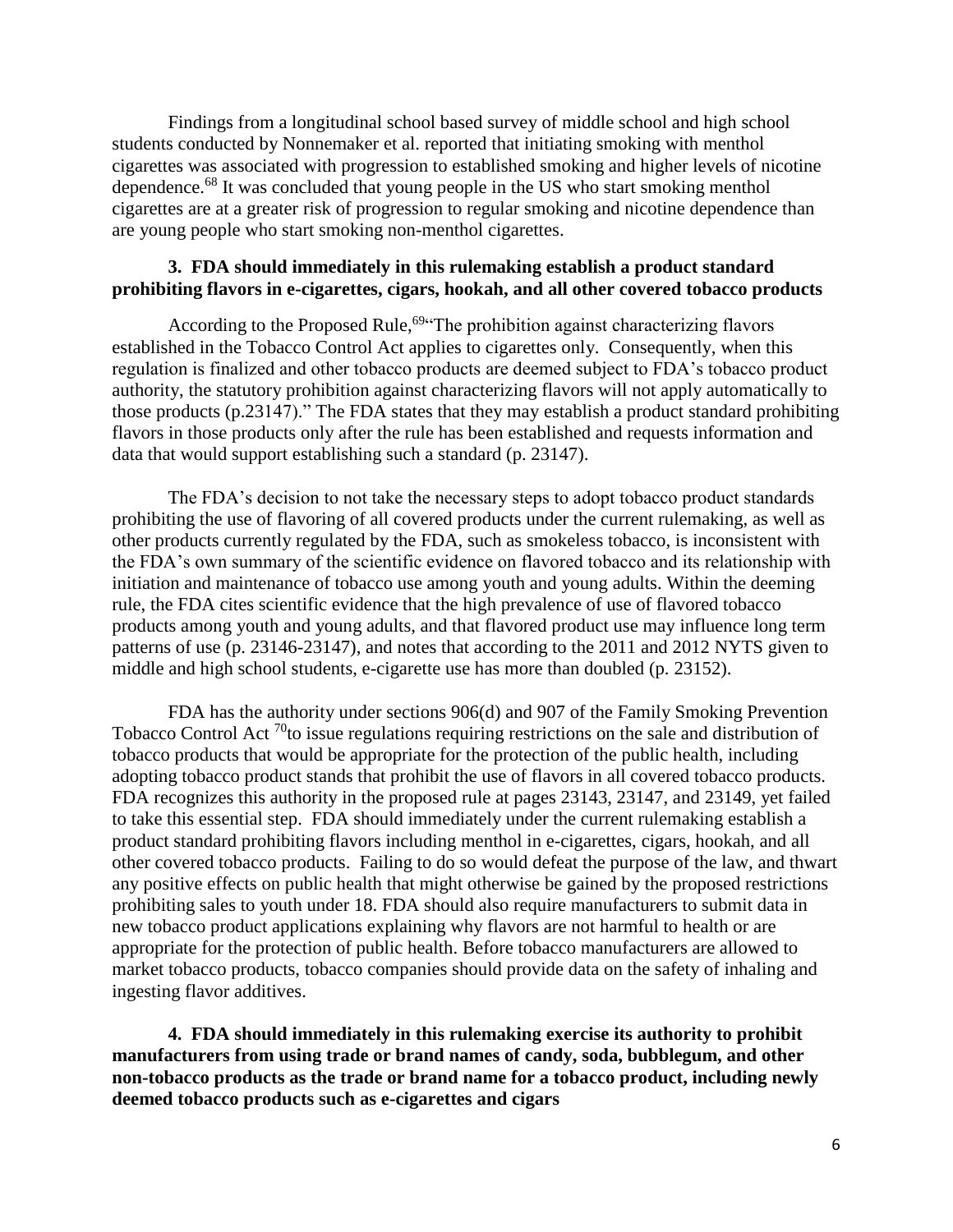FDA already has the authority under 21. C.F.R. section 1140.16(a) to prohibit manufacturers from using trade or brand names of nontobacco products as the trade or brand names for cigarette or smokeless tobacco products. FDA should amend section 1140.16(a) in the current rulemaking to extend its provisions to cover *all tobacco products*, including newly deemed tobacco products such as electronic cigarettes and cigars, by deleting the words, "a cigarette or smokeless tobacco product" and substituting in their place the words, "any tobacco product."

Many electronic cigarette and cigar companies use flavors and flavor names that are brand and/or trademarked names for candy, cookies, soda, ice cream, and other nontobacco products already on the market such as Gummy Bears, Skittles, Dr. Pepper, Tootsie Roll, Thin Mint, Junior Mint, Froot Loops, Lucky Charms and others that are especially attractive to and deliberately targeted to kids and young adults<sup>71,72</sup>. The provisions of section 1140.16(a) should automatically apply to all tobacco products, including newly deemed products, upon enactment of the final rule.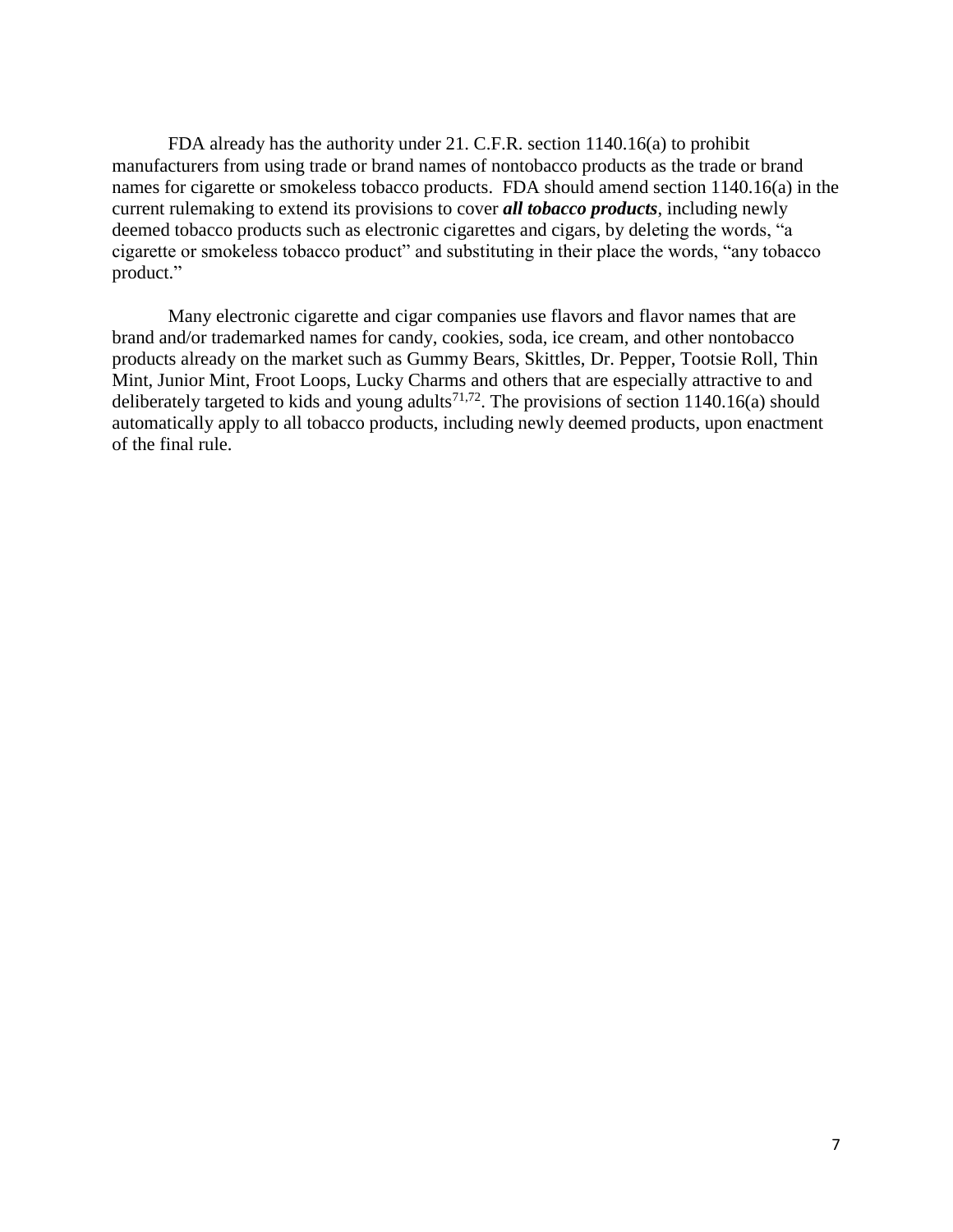**Figure 1.** Candy (left) and White Owl and Phillies Cigarillo Flavors (right). In addition to using sweet flavors that appeal to youth, the packaging of these cigarillo products utilizes bright colors and materials similar to candy wrappers. Source:

[http://171.67.24.121/tobacco\\_web/images/tobacco\\_ads/targeting\\_teens/flavored/large/flavor\\_32.j](http://171.67.24.121/tobacco_web/images/tobacco_ads/targeting_teens/flavored/large/flavor_32.jpg) [pg](http://171.67.24.121/tobacco_web/images/tobacco_ads/targeting_teens/flavored/large/flavor_32.jpg)



**Figure 2.** Smokeless Tobacco Flavors, Reviewer Video Still Shots. Smokeless tobacco reviews are frequently posted on youtube and other websites by young males; both of these videos are shot with a large array of flavored smokeless tobacco cans in the background. Source: [https://www.youtube.com/channel/UCVnqt5\\_KShHtBhpxhs6Xe1A](https://www.youtube.com/channel/UCVnqt5_KShHtBhpxhs6Xe1A)

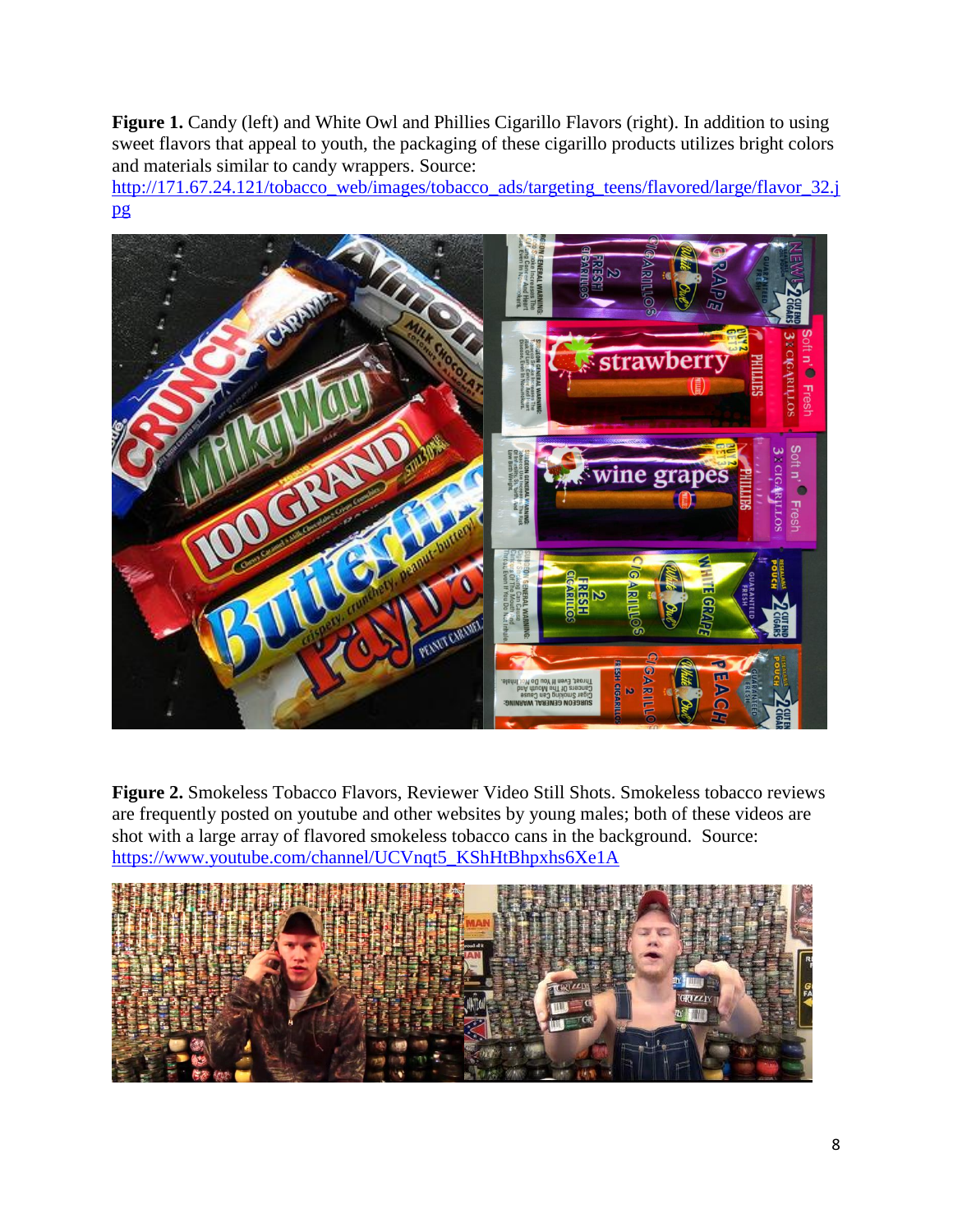**Figure 3.** E-cigarette Flavors for Youth. Electronic cigarette liquids ("e-juice") which may or may not contain nicotine are sold in hundred of flavors, including fruit, candy and alcohol, including the popular gummy bear, Skittles, cotton candy, and bubble gum. One of these products also utilized the Skittles brand name and a variant of its slogan. Source: [http://tobacco.stanford.edu/tobacco\\_main/ecigs.php](http://tobacco.stanford.edu/tobacco_main/ecigs.php)

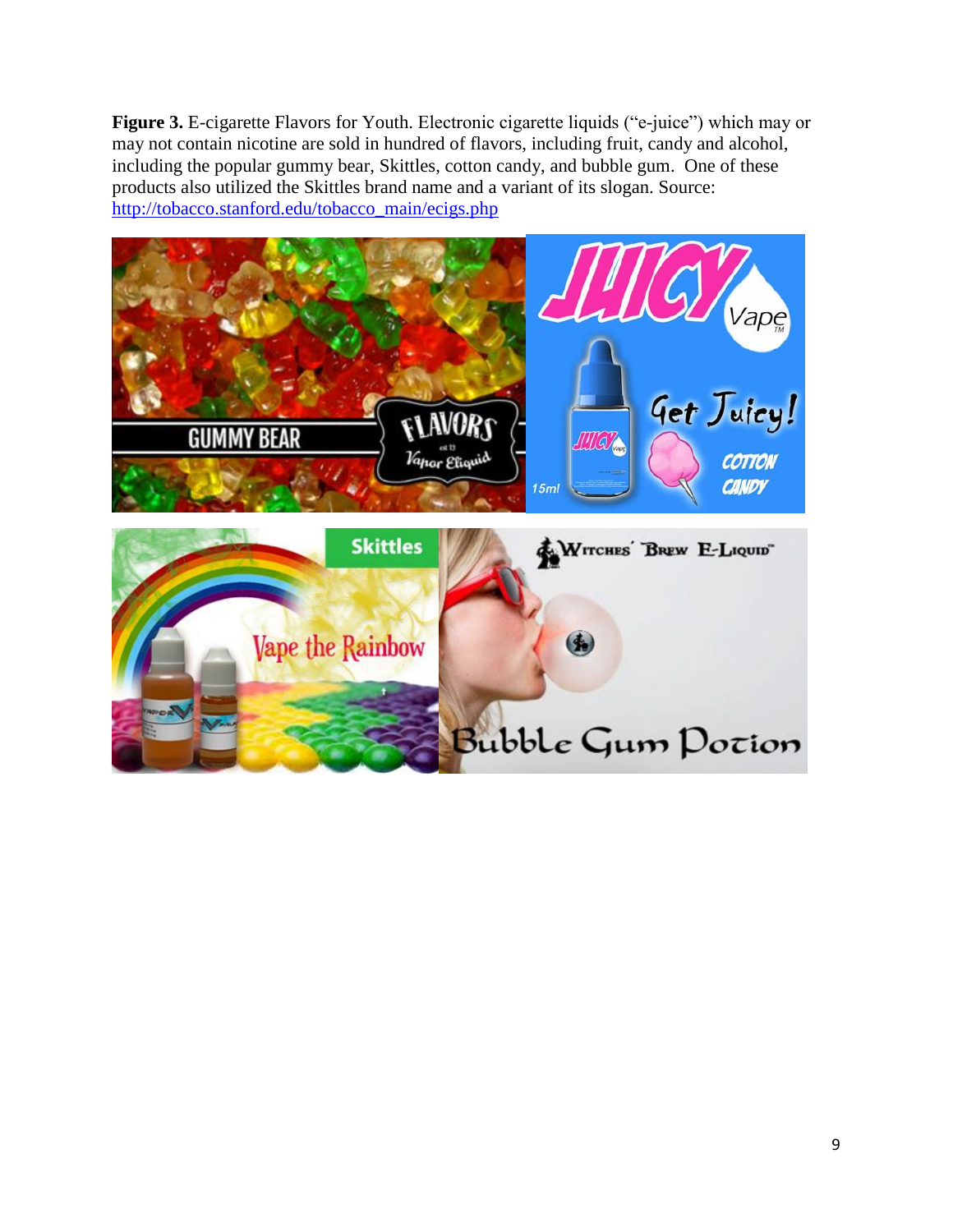# **References:**

 $\overline{a}$ 

- <sup>1</sup>Pub.L. 111-31, H.R. 1256 (June 22, 2009)
- $^{2}$  Pub.L. 111-31, H.R. 1256 (June 22, 2009)
- <sup>3</sup>79 FR 23142 at 23143, 23147, 23149
- <sup>4</sup> Villanti, A. C., A. Richardson, D. M. Vallone, et al., "Flavored Tobacco Product Use Among U.S. Young Adults,''
- American Journal of Preventive Medicine, 44(4):388–391, 2013.

<sup>5</sup> Johnston, M. L., B. C. Daniel, C. J. Levy, et al., "Young Smokers—Prevalence, Trends, Implications, and Related Demographic Trends,'' Philip Morris USA Research Center; March 31, 1981. Report No.: Bates No. 1000390803/0855.

<sup>6</sup> Cullen, J., P. Mowery, C. Delnevo, et al., ''Seven-Year Patterns in U.S. Cigar Use Epidemiology Among Young Adults Aged 18–25 Years: A Focus on Race/Ethnicity and Brand,'' American Journal of Public Health, 101:1955–1962, 2011.

<sup>7</sup>79 FR 23142 at 23144, 23146-147

<sup>8</sup> King, BA, Dube, SR, & Tynan, MA, "Flavored Cigar Smoking Among U.S. Adults: Findings From the 2009–2010 National Adult Tobacco Survey," Nicotine & Tobacco Research, August 27, 2012.

 $9$  Id.

<sup>10</sup> Centers for Disease Control and Prevention, "Youth Risk Behavior Surveillance —United States, 2011," Morbidity and Mortality Weekly Report, 61(SS-4), June 8, 2012, http://www.cdc.gov/mmwr/pdf/ss/ss6104.pdf

<sup>11</sup> Substance Abuse and Mental Health Services Administration (SAMHSA), Results from the 2011 National Survey on Drug Use and Health: Detailed Tables, 2012,

http://www.samhsa.gov/data/NSDUH/2011SummNatFind-

DetTables/NSDUHDetTabsPDFWHTML2011/2k11DetailedTabs/Web/PDFW/NSDUH-DetTabsSect4peTabs10to11-2011.pdf

<sup>12</sup> King, BA, Dube, SR, & Tynan, MA, "Flavored Cigar Smoking Among U.S. Adults: Findings From the 2009–2010 National Adult Tobacco Survey," Nicotine & Tobacco Research, August 27, 2012.

<sup>13</sup>. Office of Inspector General, U.S. Department of Health and Human Services, "Youth Use of Cigars: Patterns

of Use and Perceptions of Risk,'' OEI– 06–98–00030, 1999.

<sup>14</sup> Cullen, J., P. Mowery, C. Delnevo, et al., ''Seven-Year Patterns in U.S. Cigar Use Epidemiology Among Young Adults Aged 18–25 Years: A Focus on Race/Ethnicity and Brand,'' American Journal of Public Health, 101:1955–1962, 2011.

 $15$  Jolly, D. H., "Exploring the Use of Little Cigars by Students at a Historically Black University,'' Preventing Chronic Disease, 5(3):1–9, 2008.

<sup>16</sup> American Cancer Society, "Cancer Facts & Figures 2011," Atlanta, GA: American Cancer Society; 2011.

<sup>17</sup> Delnevo, C. D., J. Foulds, M. Hrwyna, "Trading Tobacco: Are Youths Choosing Cigars Over Cigarettes?'' American

Journal of Public Health, 95(12):2123, 2005.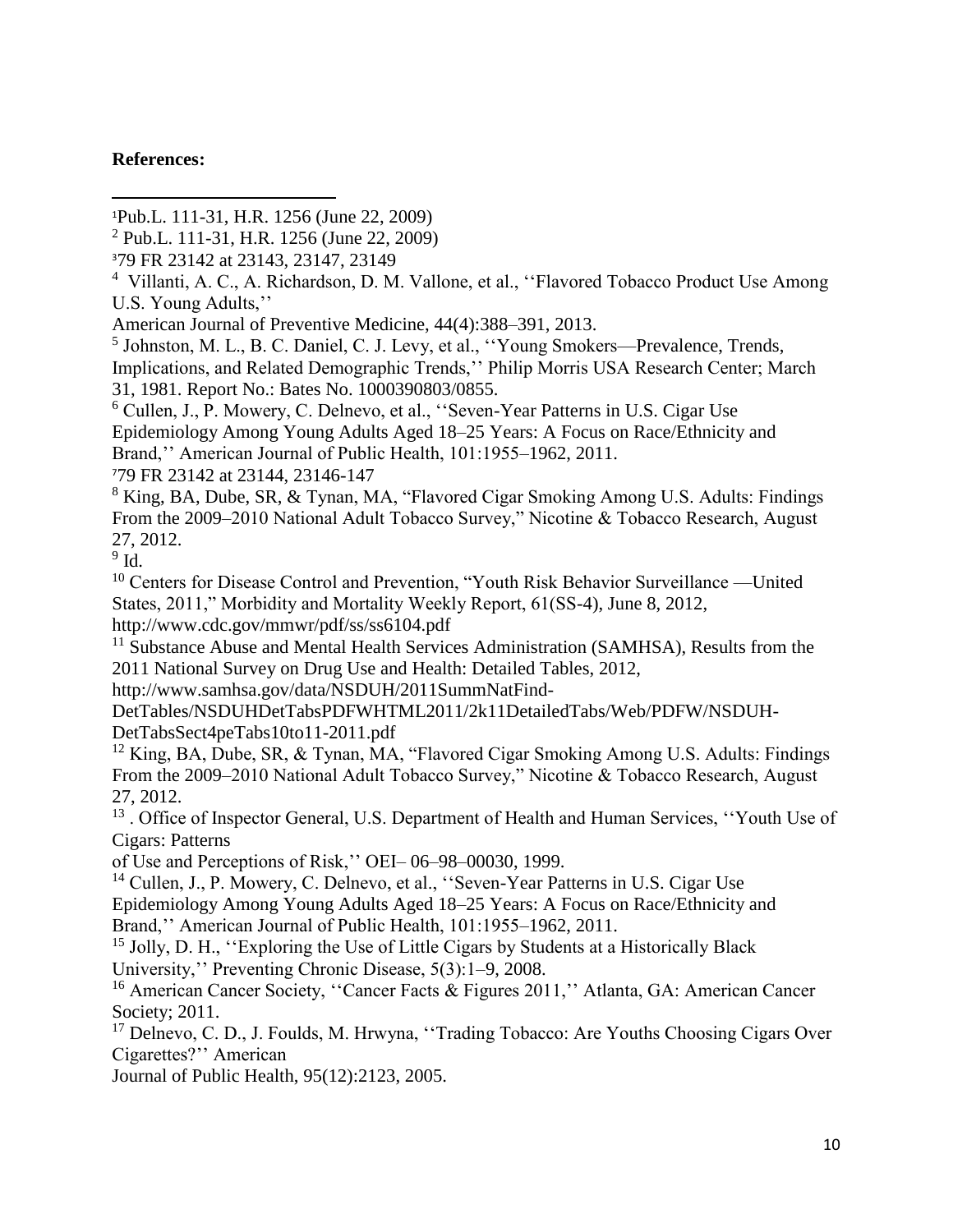$\overline{\phantom{a}}$ <sup>18</sup> U.S. Department of Health and Human Services, "Preventing Tobacco Use Among Youth and Young Adults." A Report of the Surgeon General, 2012, available at

http://www.surgeongeneral.gov/library/reports/preventing-youth-tobacco-use/full-report.pdf <sup>19</sup>Harlow, GE, RJR. Consumer Research Report. Consumer Attitudes toward Menthol from Mint Leaves (MRD #72-0524). 11 Aug 1972. RJ Reynolds.<http://legacy.library.ucsf.edu/tid/eux69d00>  $20$  Id.

<sup>21</sup>Resnik F. Little Cigars. 24 Feb 1970. Philip Morris. [http://legacy.library.ucsf.edu/tid/onq84e00.](http://legacy.library.ucsf.edu/tid/onq84e00)  $^{22}$  Id.

<sup>23</sup>Leinen W. Project: Puffed Tobacco [Note from WJ Leinen regarding puffed tobacco from special, patented processes]. 03 Feb 1975. US Smokeless Tobacco.

http://legacy.library.ucsf.edu/tid/ycv71b00.

24 Johnston LD, O'Malley, P. M., Bachman, J. G., Schulenberg, J. E. . Monitoring the Future national survey results on drug use, 1975-2010. Volume I: Secondary school students. Ann Arbor: Institute for Social Research, The University of Michigan2011.

<sup>25</sup> Pechacek T. CDC Congressional Testimony. Smokeless tobacco: Impact on the health of our nation's youth and use in major league baseball. . In: Committee USHoREaC, editor. Washington, DC: Centers for Disease Control and Prevention; 2010.

<sup>26</sup> Delnevo CD, Wackowski OA, Giovenco DP, Manderski MT, Hrywna M, Ling PM. Examining market trends in the United States smokeless tobacco use: 2005-2011. Tob Control. 2012 Oct 31.

<sup>27</sup> Id.

<sup>28</sup> US Smokeless Tobacco Company. Ingredients by Brand. 2013 [June 28, 2013]; Available from:

http://www.ussmokeless.com/en/cms/Products/Ingredients\_Nav/Ingredients/Ingredients\_by\_Bra nd/default.aspx.

 $29$  Alpert HR, Koh H, Connolly GN. Free nicotine content and strategic marketing of moist snuff tobacco products in the United States: 2000-2006. Tob Control. 2008 Oct;17(5):332-8. <sup>30</sup> Id.

<sup>31</sup> Connolly G. The Marketing of Nicotine Addiction by One Oral Snuff Manufacturer. Tobacco Control. 1995;4:73-9.

<sup>32</sup> Kapuler Marketing Research I. Consumer Reaction to Proposed Smokeless Tobacco Positioning and Concepts.No Date 1985. Brown & Williamson.

[http://legacy.library.ucsf.edu/tid/iqj90f00.](http://legacy.library.ucsf.edu/tid/iqj90f00)

<sup>33</sup> No Author. The Lotus Project.18 Jul 1972. Research.

[http://legacy.library.ucsf.edu/tid/gxc76b00.](http://legacy.library.ucsf.edu/tid/gxc76b00)

 $34 \overline{Id}$ 

<sup>35</sup> Kapuler Marketing Research I. Consumer Reaction to Proposed Smokeless Tobacco Positioning and Concepts.No Date 1985. Brown & Williamson.

[http://legacy.library.ucsf.edu/tid/iqj90f00.](http://legacy.library.ucsf.edu/tid/iqj90f00)

<sup>36</sup> Oliver AJ, Jensen JA, Vogel RI, Anderson AJ, Hatsukami DK. Flavored and nonflavored smokeless tobacco products: rate, pattern of use, and effects. Nicotine & tobacco research: official journal of the Society for Research on Nicotine and Tobacco. 2013 Jan;15(1):88-92.

 $37$  Chen C, Isabelle LM, Pickworth WB, Pankow JF. Levels of mint and wintergreen flavorants: smokeless tobacco products vs. confectionery products. Food Chem Toxicol. 2010 Feb;48(2):755-63.

<sup>38</sup> Id.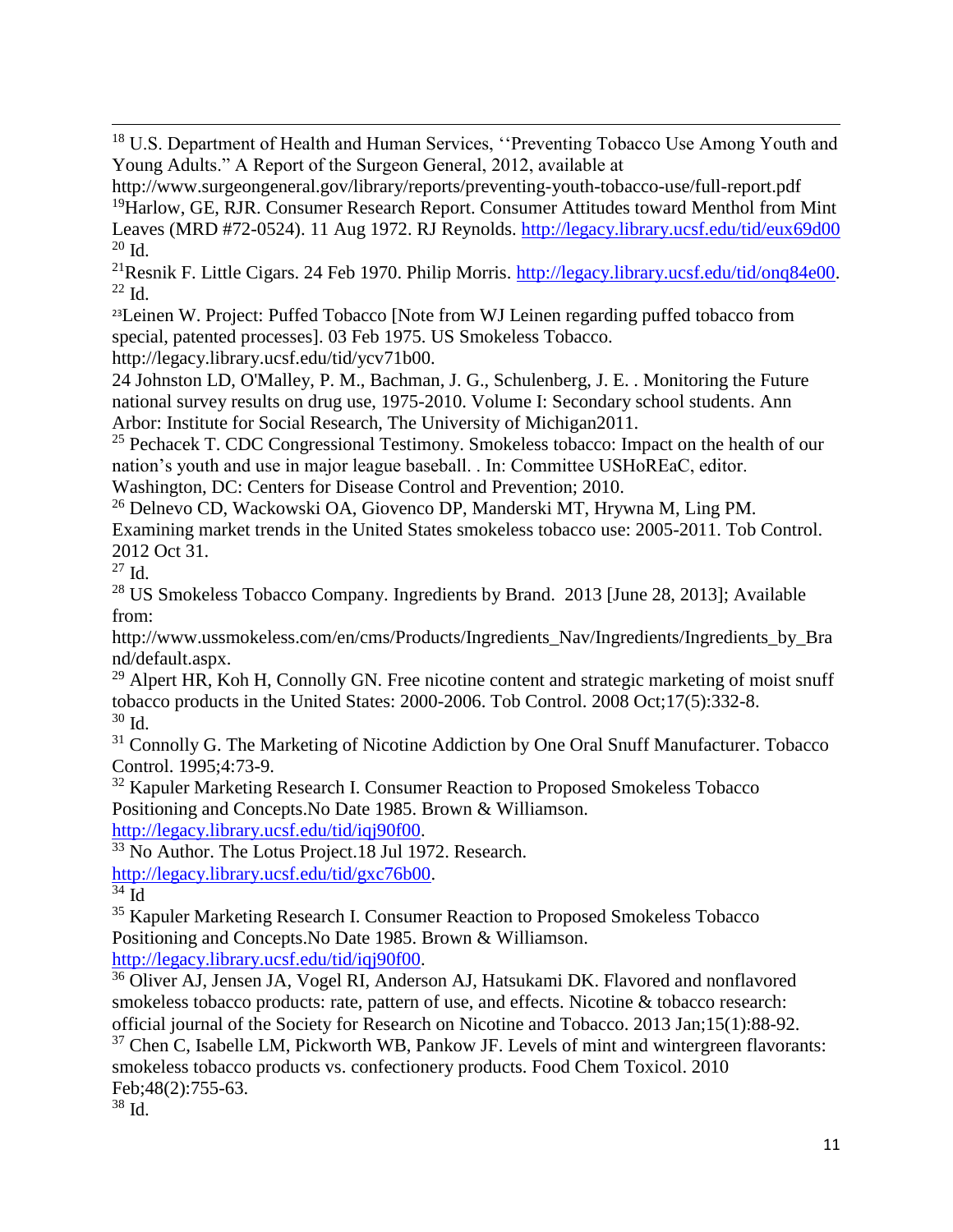$\overline{\phantom{a}}$ <sup>39</sup> American Cancer Society. "Electronic Cigarettes (E-Cigarettes)." CA: A Cancer Journal for Clinicians; March 14, 2014; available at:

http://onlinelibrary.wiley.com/doi/10.3322/caac.21228/pdf

<sup>40</sup> American Academy of Pediatrics. "E-cigarettes Easy to Buy, Can Hook Kids on Nicotine." AAP News Vol. 34, No. 11, Nov. 1, 2013 (doi: 10.1542/aapnews.20133411–24d)

<sup>41</sup> Villanti AC, Richardson A, Vallone DM, Rath JM. Flavored tobacco product use among U.S. young adults. Am J Prev Med. 2013 Apr; 44 (4):388-91. doi: 10.1016/j.amepre.2012.11.031. PMID: 23498105

 $42$  De Graaf C, Zandstra EH. Sweetness intensity and pleasantness in children, adolescents, and adults. Physiol Behav. 1999 Oct;67(4):513-20. PMID: 10549887

<sup>43</sup> . Corey, C., B. Wang, S. E. Johnson, B. Apelberg, et al., "Notes From the Field: Electronic Cigarette Use Among Middle and High School Students—United States, 2011–2012,'' MMWR Morbidity and Mortality Weekly Report, 62(35):729–730, 2013.

<sup>44</sup> Centers for Disease Control and Prevention, "Tobacco Product Use Among Middle and High School Students—United States, 2011 and 2012,'' Morbidity and Mortality Weekly Report, 62(45), November 15, 2013; Centers for Disease Control and Prevention, ''Erratum,'' Morbidity and Mortality Weekly Report, 62(46), November 22, 2013.

<sup>45</sup> Bolario, J.L. "Candy Flavors Put E-Cigarettes on Kids' Menu." National Public Radio (Feb. 17, 2014); available at: http://www.npr.org/blogs/health/2014/02/17/276558592/candy-flavorsput-e-cigarettes-on-kids-menu

<sup>46</sup> Cho,i K., Fabian, L., Mottey, N., Corbett, A., Forster, J. Young adults' favorable perceptions of snus, dissolvable tobacco products, and electronic cigarettes: findings from a focus group study. Am J Public Health. 2012 Nov;102(11):2088-93. doi: 10.2105/AJPH.2011.300525

<sup>47</sup> Legacy. "Vaporized: E-Cigarettes, Advertising, and Youth." 2014 available at: http://legacyforhealth.org/content/download/4542/63436/version/1/file/LEG-Vaporized-Ecig\_Report-May2014.pdf

<sup>48</sup> Smith, J. R., T. E. Novotny, et al., "Determinants of Hookah Use Amongst High School Students,'' Nicotine & Tobacco Research, doi: 10.1093/ntr/ntr041; 1–8, 2011.

<sup>49</sup> Johnston, L. D., P. M. O'Malley, J. G. Bachman, et al., Monitoring the Future National Results on Adolescent Drug

Use: Overview of Key Findings, 2010; Ann Arbor: Institute for Social Research, The University of Michigan, 2011.

<sup>50</sup> Johnston, L. D., P. M. O'Malley, J. G. Bachman, et al., ''Monitoring the Future National Results on Adolescent Drug Use, Overview of Key Findings, 2011,'' National Institute on Drug Abuse; available at: http://www.monitoringthefuture.org/pubs/monographs/mtfoverview2011.pdf

<sup>51</sup> CDC Fact Sheet, ''Smoking and Tobacco Use: Hookahs,'' available at

http://www.cdc.gov/tobacco/data\_statistics/fact\_sheets/tobacco\_industry/hookahs/

<sup>52</sup> Maziak, W., ''The Waterpipe: An Emerging Global Risk for Cancer,'' Cancer Epidemiology, 37:1–4, 2013

53 Carpenter CM, Wayne GF, Pauly JL, Koh HK, Connolly GN. New cigarette brands with flavors that appeal to youth: tobacco marketing strategies. Health Aff (Millwood). [Research Support, N.I.H., Extramural Research Support, Non-U.S. Gov't]. 2005 Nov-Dec;24(6):1601-10. <sup>54</sup> Klein SM, Giovino GA, Barker DC, Tworek C, Cummings KM, O'Connor RJ. Use of flavored cigarettes among older adolescent and adult smokers: United States, 2004--2005. Nicotine &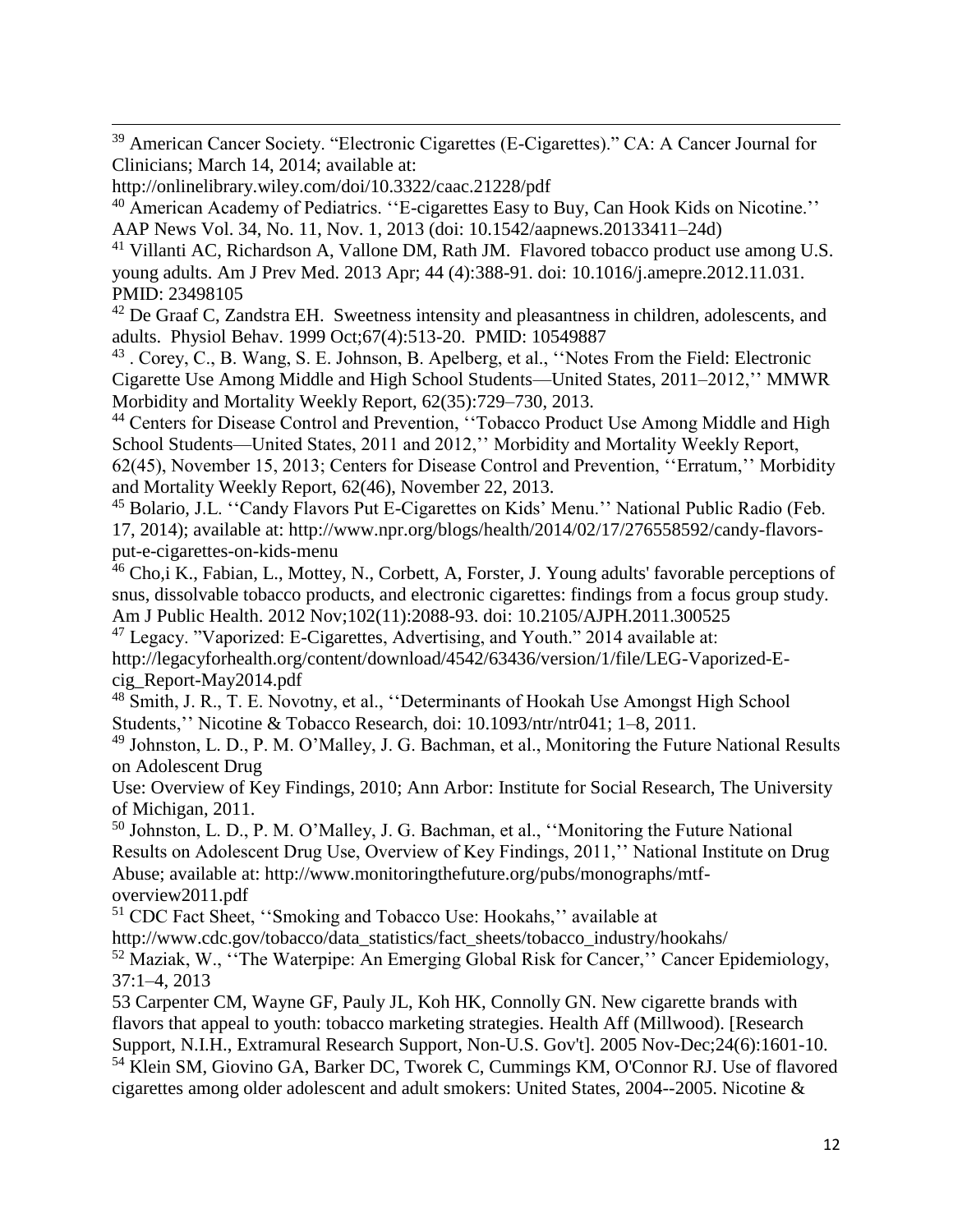tobacco research : official journal of the Society for Research on Nicotine and Tobacco. [Research Support, Non-U.S. Gov't]. 2008 Jul;10(7):1209-14.

<sup>55</sup> Manning KC, Kelly KJ, Comello ML. Flavoured cigarettes, sensation seeking and adolescents' perceptions of cigarette brands. Tob Control. [Research Support, Non-U.S. Gov't]. 2009 Dec;18(6):459-65.

<sup>56</sup> Cummings KM, Morley CP, Horan JK, Steger C, Leavell NR. Marketing to America's youth: evidence from corporate documents. Tob Control. [Comment Evaluation Studies Research Support, U.S. Gov't, P.H.S.]. 2002 Mar;11 Suppl 1:I5-17.

<sup>57</sup>Mennella JA, Lukasewycz LD, Griffith JW, et al. Evaluation of the Monell Forced-Choice, Paired-Comparison Tracking Procedure for Determining Sweet Taste Preferences across the Lifespan. *Chemical Senses*. 2011 May 1, 2011;36(4):345-55.

<http://chemse.oxfordjournals.org/content/36/4/345.abstract>

<sup>58</sup>De Graaf C, Zandstra EH. Sweetness Intensity and Pleasantness in Children, Adolescents, and Adults. *Physiology & Behavior*. 1999;67(4):513-20.

<http://www.sciencedirect.com/science/article/pii/S0031938499000906>

<sup>59</sup> Page, RM, Brewster, A. Emotional and rational product appeals in televised food advertisements for children: analysis of commercials shown on US broadcast networks. J Child Health Care. 2007 Dec;11(4):323-40. doi: 10.1177/1367493507082758

<sup>60</sup> Villanti, A. C., A. Richardson, D. M. Vallone, et al., ''Flavored Tobacco Product Use Among U.S. Young Adults,''

American Journal of Preventive Medicine, 44(4):388–391, 2013.

<sup>61</sup> Johnston, M. L., B. C. Daniel, C. J. Levy, et al., ''Young Smokers—Prevalence, Trends, Implications, and Related Demographic Trends,'' Philip Morris USA Research Center; March 31, 1981. Report No.: Bates No. 1000390803/0855.

<sup>62</sup>Roper Starch Worldwide. Consumer Needs Assessment Interview Number 1 (Kimberly J.) Chicago, Illinois, 20000321, 11:30 AM. 21 Mar 2000. Lorillard.

http://legacy.library.ucsf.edu/tid/pes97g00

<sup>63</sup>Roper Starch Worldwide. Consumer Needs Assessment Interview Number 5 (Molly M.)

Chicago, Illinois, 20000322, 10:00 AM. 2000. Lorillard.

http://legacy.library.ucsf.edu/tid/cmv07a00.

 $64$  Id

 $\overline{\phantom{a}}$ 

<sup>65</sup>Roper Starch Worldwide. Consumer Needs Assessment Interview Number 1 (Kimberly J.) Chicago, Illinois, 20000321, 11:30 AM. 21 Mar 2000. Lorillard.

http://legacy.library.ucsf.edu/tid/pes97g00

<sup>66</sup> U.S. Department of Health and Human Services, "Preventing Tobacco Use Among Youth and Young Adults." A Report of the Surgeon General, 2012, available at

http://www.surgeongeneral.gov/library/reports/preventing-youth-tobacco-use/full-report.pdf <sup>67</sup> Oliver AJ, Jensen JA, Vogel RI, Anderson AJ, Hatsukami DK. Flavored and nonflavored smokeless tobacco products: rate, pattern of use, and effects. Nicotine & tobacco research: official journal of the Society for Research on Nicotine and Tobacco. 2013 Jan;15(1):88-92.

<sup>68</sup>Nonnemaker J, Hersey J, Homsi G, Busey A, Allen J, Vallone D. Initiation with menthol cigarettes and youth smoking uptake. Addiction. 2013 Jan;108(1):171-8. doi: 10.1111/j.1360- 0443.2012.04045.x. Epub 2012 Oct 18. PMID: 22862154

 $69$  Food and Drug Administration, Department of Health and Human Services. Federal Register Vol. 79, No. 80. Proposed Rules. 21 CFR Parts 1100, 1140, and1143 (April 25, 2014) <sup>70</sup> Pub.L. 111-31, H.R. 1256 (June 22, 2009)